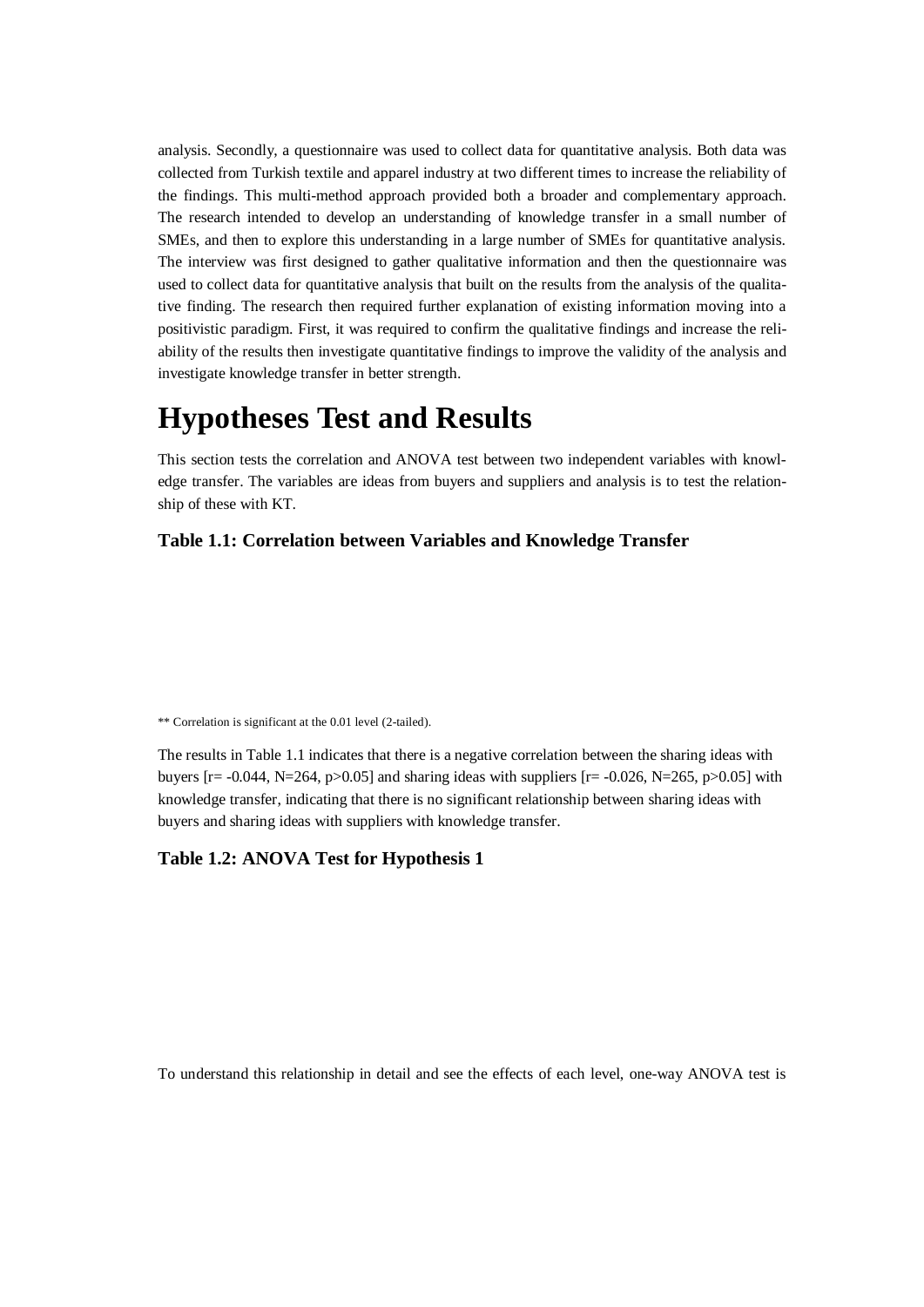expected variation indicates the level effect present in the data. More detail of the level effects can be obtained by studying the deviation of the mean of each level from grand mean. The one-way ANOVA is useful to compare the effects of multiple levels with multiple observations at each level and utilized here to study the behavior of different variables on knowledge transfer. ANOVA puts all the data into one number (*F*) and provides one *P* for the null hypothesis. The ANOVA test compare to other comparison tests such as t- tests also has fewer experiment- wise error rates (*http:// [www.psychstat.missouristat.edu](http://www.psychstat.missouristat.edu/)*), and considered appropriate here to test the hypothesis. Table 1.2 shows the ANOVA tests for hypothesis  $H_1$  to consider the effect of two sub-hypotheses  $H_{1a}$  and  $H_{1b}$ on knowledge transfer. The relationship of each sub-hypothesis on knowledge transfer in Turkish SMEs is considered next.

### *H1a: Turkish SMEs share knowledge within their network from buyer's ideas*

The Table 1.2 shows the value of  $F = 0.932$  which is smaller than the critical value of 2.63 for the Fdistribution at 3 and 260 degrees of freedom and 95% of confidence (*obtained using online calculator for critical value of F from [http://www.danielsoper.com](http://www.danielsoper.com/)*). The significant value p>0.05 indicates that effects are not significant. There is sufficient evidence to accept the null hypothesis and thus alternative hypothesis  $H<sub>1a</sub>$  is rejected.

### *H1b: Turkish SMEs share knowledge within their network from supplier's ideas*

The Table 1.2 shows the value of  $F = 1.723$  which is smaller than the critical value of 2.63 for the Fdistribution at 3 and 261 degrees of freedom and 95% of confidence. The significant value of p>0.05 with value of F indicates that the null hypothesis is accepted and thus alternative hypothesis  $H_{1b}$  is rejected. This concludes that knowledge transfer is not directly affected with the sharing of knowledge from buyers and suppliers. The trend in means as shown in Graphs 1.1 and 1.2 also confirmed that there is weak form of relationship with knowledge transfer.



**Graph 1.1: Trend for Share Ideas with Buyers for KT**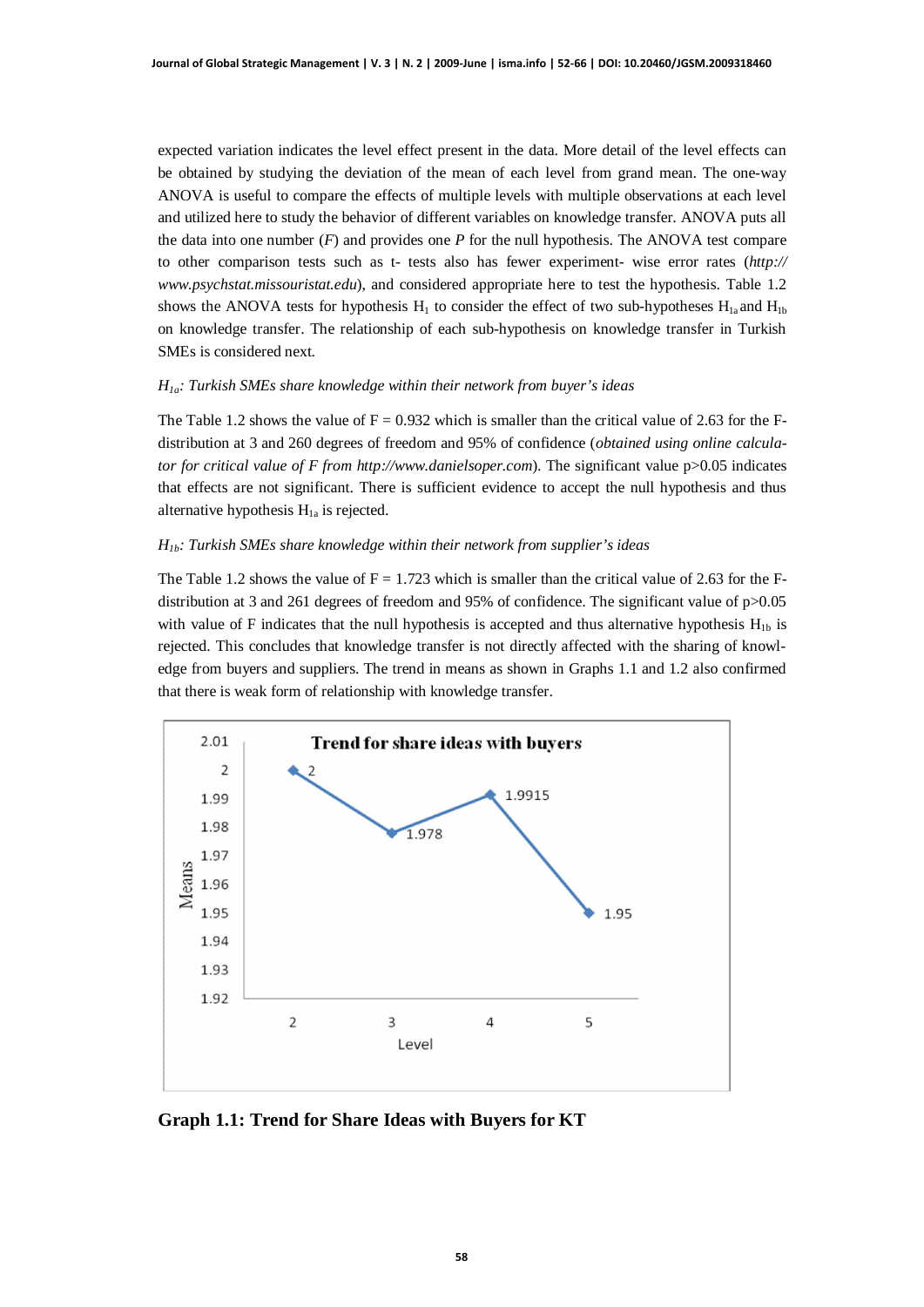

## **Graph 1.2: Trend for Share Ideas with Suppliers for KT**

## **Table 1.3: Summary of the Results of the Testing of Hypothesis 1**

| $H_{1a}$ -From buyer's ideas    | <b>Not Supported</b> |
|---------------------------------|----------------------|
| $H_{1b}$ -From supplier's ideas | <b>Not Supported</b> |

Finding for Hypothesis 1: The above two sub-hypotheses are not supported by the respondents and overall  $H_1$  is thus rejected.

The following analysis will test the correlation between two variables from Turkish SMEs employees considering various factors supporting the hypotheses: *H2: Adoption and utilization of the IT applications in the Turkish SMEs is essential for their success*. The correlation coefficients will be first conducted to test the supporting relation between these two variables for the same factor. For example in case of a Company's website, how useful this factor is for adoption and utilization of IT in the organization. This correlation coefficient will thus indicate the support of each factor in the adoption and utilization of IT technology.

The Table 1.4 shows the correlation coefficients and significance levels for each factor. There is a strong positive correlation between the two variables for Company's website  $[r = 0.815, N=260,$ p<0.01], indicating that Company's website is important. Similarly there is strong positive relationship for E-mail  $[r = 0.825, N=265, p<0.01]$ , Internet  $[r = 0.405, N=265, p<0.01]$  and Internet Electronic Bulletin Board  $[r = 0.437, N = 265, p < 0.01]$ . Only two factors show weak relationship but both are positive with high statistical significant. The value for Video conferencing is  $[r = 0.132, N=265,$  $p<0.05$ ] whereas for E-library is  $[r = 0.242, N=265, p<0.01]$ . The comparatively low value is may be due to the unawareness of these two new technologies in Turkey for KT.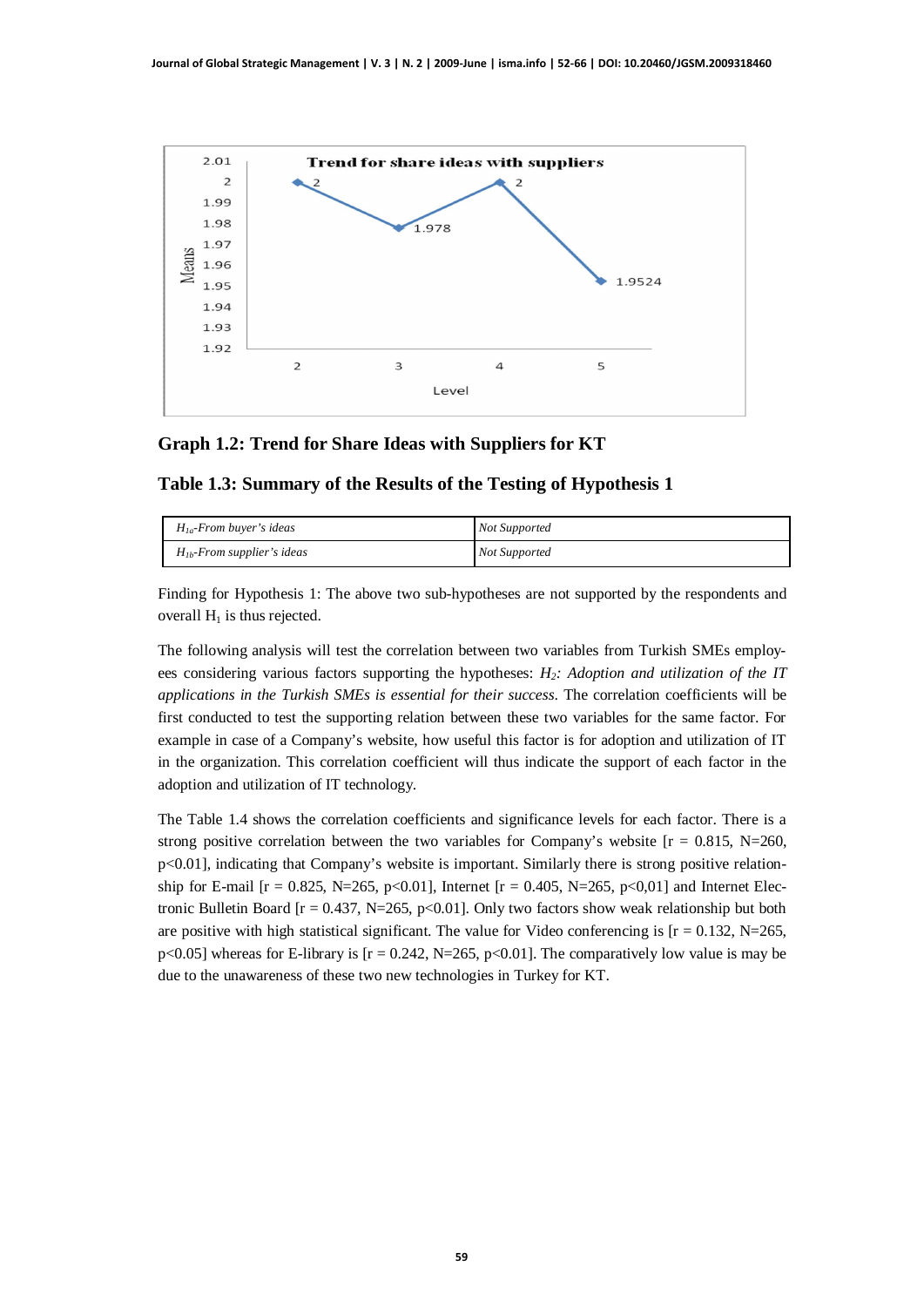|                                                 |                 |             |                    |                           |                             | Correlations     |                |                        |                                       |                     |                    |                           |                   |
|-------------------------------------------------|-----------------|-------------|--------------------|---------------------------|-----------------------------|------------------|----------------|------------------------|---------------------------------------|---------------------|--------------------|---------------------------|-------------------|
|                                                 |                 |             |                    |                           |                             |                  |                |                        |                                       |                     |                    |                           | howgcod T         |
|                                                 |                 |             |                    |                           |                             |                  |                | Most usefullow cood IT |                                       | how cood IT         |                    |                           | acolications      |
|                                                 |                 | Most useful |                    |                           |                             |                  | for loeal      |                        | applicationshow good IT applications. |                     | ow good IThow good |                           | used by           |
|                                                 |                 | for Idea    |                    |                           | Most usefull! Most usefull! | Most useful      | sharin c-      | used by                | applications                          | used by             |                    | applications applications | employees         |
|                                                 |                 | sharing-    | Most usefull       | for Idea                  | for Idea                    | for Idea         | nternal        | mployees-b             | used by                               | amployees           | used by            | use c by                  | Internal          |
|                                                 |                 | Company's   | for deal           | harng-Video               | sharing-E-                  | sharing-         | Electronic     | ompanys                | employees-                            | Vdeo                | employees          | employees-                | Electronic        |
|                                                 |                 | website.    |                    | kharing-Emailconferencing | Library                     | Internat         | kul etin Board | website                | Email                                 | Conferencing        | E-library          | Internet                  | lul elin board    |
| IT Most usefull for Ide Pearson Correlati       |                 | 1           | 815'               | 1'3                       | $-097$                      | 584"             | $.611**$       | $8.5^{\circ}$          | $671$ <sup>2</sup>                    | $-447'$             | $.447*$            | 409*                      | 281"              |
| sharing-Company's<br>website                    | Sig. (2-tailed) |             | .000               | 070                       | 1.9                         | 000              | .opc           | 000                    | 000                                   | 000                 | .000               | .000                      | .000              |
|                                                 | N               | 260         | 260                | 260                       | 260                         | 260              | 23C            | 260                    | 260                                   | 260                 | 230                | 260                       | 260               |
| IT Most usefull for Ide Pearson Correlat        |                 | .815*       | 1                  | $A^*0$                    | $-094$                      | 738*             | 7120           | 1,000*                 | 825*                                  | -558°               | $-555$ *           | 500*                      | 340*              |
| shar ng-Email                                   | Sig. (2-tailed) | .000        |                    | 073                       | 127                         | 000              | ODC.           | 000                    | 000                                   | 000                 | .ODC               | ,000                      | ,000              |
|                                                 | N               | 260         | 265                | 265                       | 265                         | 265              | 25€            | 265                    | 265                                   | 265                 | 255                | 265                       | 265               |
| IT Most usefull for Ide Pearson Correlati       |                 | .113        | .110               | 1                         | $-088$                      | 036              | .035           | 1'0                    | 053                                   | 132'                | .132               | .045                      | .076              |
| sharing-Video                                   | Sig. (2-tailed) | .073        | .073               |                           | 154                         | 565              | .29C           | 073                    | 392                                   | 031                 | .031               | .462                      | 215               |
| ecnferencing                                    | N               |             |                    |                           |                             |                  |                |                        |                                       |                     |                    |                           |                   |
|                                                 |                 | 260         | 285                | 265                       | 265                         | 265              | 23€            | 265                    | 265                                   | 265                 | 25€                | 265                       | 265               |
|                                                 |                 |             |                    |                           |                             |                  |                |                        |                                       |                     |                    |                           |                   |
| IT Most usefull for Ide Pearson Correlat        |                 | .097        | .094               | $-088$                    | 1                           | 120              | .228           | $-094$                 | .010                                  | 242*                | .242*              | .096                      | $.140*$           |
| sharing-E-Library                               | Sig. (2-tailed) | .149        | .127               | .154                      |                             | 052              | .ODC           | .127                   | 871                                   | 000                 | .ODC               | .120                      | .022              |
|                                                 | N               | 260         | 265                | 265                       | 265                         | 265              | 235            | 265                    | 265                                   | 265                 | 25€                | 265                       | 265               |
| IT Most usefull for Ide Pearson Correlat        |                 | .584*       | 739                | 038                       | 120                         | 1                | .527*          | 738                    | 611°                                  | $-436$              | $-435$             | 405*                      | 399 <sup>27</sup> |
| sharing-Internati                               | Sig. (2-tailed) | ,003        | 000                | 565                       | 052                         |                  | .ODC           | 000                    | 000                                   | 000                 | .ODC               | .000                      | ,000              |
|                                                 | N               | 260         | 265                | 265                       | 265                         | 265              | 23€            | 265                    | 265                                   | 265                 | 23€                | 265                       | 265               |
| IT Most usefull for Ide Pearson Correlat        |                 | .611        | 714                | 065                       | $-229$                      | 527*             | $\overline{1}$ | 7'4'                   | 654                                   | $.381$ <sup>*</sup> | $-331^{\circ}$     | 4217                      | 43777             |
| sharing-Internal                                | Sig. (2-tailed) | ,003        | .000               | 290                       | 000                         | 000              |                | 000                    | 000                                   | 000                 | .ODC               | ,000                      | ,000              |
| Electron c Bulletin Bo <sub>N</sub>             |                 | 260         | 265                | 265                       | 265                         | 265              | 23E            | 265                    | 265                                   | 265                 | 236                | 265                       | 265               |
|                                                 |                 | $.845*$     | 1.000 <sup>2</sup> | 4'0                       | .094                        | 738 <sup>c</sup> | 712            | 1                      | 825                                   | 558                 | $-555*$            | 500*                      | $340^{22}$        |
| how good IT applica Pearson Corelat<br>use c by |                 |             |                    |                           |                             |                  |                |                        |                                       |                     |                    |                           |                   |
| employees company'                              | Sig. (2-tailed) | .003        | .000               | 073                       | 127                         | 000              | .ODC           |                        | 000                                   | 000                 | .ODC               | .000                      | .000              |
|                                                 |                 | 260         | 265                | 265                       | 265                         | 265              | 235            | 265                    | 265                                   | 265                 | 235                | 265                       | 265               |
| how good IT applica Pearson Corelat             |                 | .671'       | 825                | 053                       | $0^{\prime}0$               | 611*             | 654            | 825                    | $\overline{1}$                        | $-405^{\circ}$      | $-405$             | 474*                      | 292"              |
| used by employees E Sig. (2-tailed)             |                 | .003        | ,000               | 392                       | 871                         | 000              | .ODC           | 000                    |                                       | 000                 | .ODC               | .000                      | .000              |
|                                                 | Ν               | 260         | 265                | 265                       | 265                         | 265              | 236            | 265                    | 265                                   | 265                 | 236                | 265                       | 265               |
| how good IT applica Pearson Corelat             |                 | .447        | $-558$             | 132                       | 242                         | 436*             | $-334^*$       | $-558$                 | $-405$                                | 1                   | 1.000*             | $.182*$                   | $-321^{**}$       |
| used by employees V Sig. (2-tailed)             |                 | .003        | .000               | 031                       | 000                         | 000              | .ODC           | ,000                   | 000                                   |                     | .ODC               | .003                      | ,000              |
| Conferencing                                    | N               | 260         | 265                | 265                       | 265                         | 265              | 235            | 265                    | 265                                   | 265                 | 25€                | 265                       | 265               |
| how good IT applies Pearson Corelat             |                 | .447        | .558               | .132 <sup>2</sup>         | 242                         | 436              | $-331^{\circ}$ | $-558$                 | $-405$                                | 1000                | $\overline{1}$     | $.182$ <sup>*</sup>       | $-321^{**}$       |
| used by employees.                              | Sig. (2-tailed) | .00         | .000               | 031                       | 000                         | 000              | .ODC           | 000                    | 000                                   | 000                 |                    | .003                      | ,000              |
| E-library                                       | Ν               | 260         | 265                | 265                       | 265                         | 265              | 25f            | 265                    | 265                                   | 265                 | 256                | 265                       | 265               |
| how good IT applica Pearson Corelat             |                 | 409         | 500                | $-045$                    | $-096$                      | 405*             | 421*           | 500*                   | 474                                   | $-182$ <sup>*</sup> | $-132"$            | é                         | 257"              |
| usec by                                         | Sig. (2-tailed) | .003        | 000                | 462                       | 120                         | 000              | .ooc           | 000                    | 000                                   | 003                 | .003               |                           | $000 -$           |
| employees Internet                              | N               |             |                    |                           |                             |                  |                |                        |                                       |                     |                    |                           |                   |
|                                                 |                 | 260         | 265                | 265                       | 265                         | 265              | 235            | 265                    | 265                                   | 265                 | 25€                | 265                       | 265               |
| how good IT appliea Pearson Corelat             |                 | 281*        | 340°               | 076                       | $-140^{\circ}$              | 399%             | 437*           | 340*                   | 292*                                  | $-3249$             | $-324^{n}$         | 257                       | $\mathbf{f}$      |
| usec by<br>employees Internal                   | Sig. (2-tailed) | .003        | 000                | 215                       | 022                         | 000              | .ODC           | 000                    | 000                                   | 000                 | .ODC               | .000                      |                   |
| <b>PTC Access Light CAS</b>                     | N               | 260         | 265                | 265                       | 265                         | 265              | 235            | 265                    | 265                                   | 265                 | 235                | 265                       | 265               |

# **Table 1.4: Correlation Test for Hypothesis 2 (H2)**

\*\*.Correlation is significant at the 0.01 level (2-tailed). \*. Correlation is significant at the 0.05 level (2-tailed).

The data collected suits for the Chi-square test and it is now performed to explore the relationship between two categorized variables to test the Null hypothesis.

Company's Website (H<sub>2a</sub>)

#### **Chi-Square Tests**

|                                 | Value                | df | Asymp.<br>Sig.<br>(2-sided) |
|---------------------------------|----------------------|----|-----------------------------|
| Pearson Chi-Square              | 715,828 <sup>a</sup> | 12 | ,000                        |
| Likelihood Ratio                | 597,239              | 12 | ,000                        |
| Linear-by-Linear<br>Association | 172.174              | 1  | ,000                        |
| N of Valid Cases                | 260                  |    |                             |

3 cells (15,0%) have expected count less than 5. The a. minimum expected count is 2,05.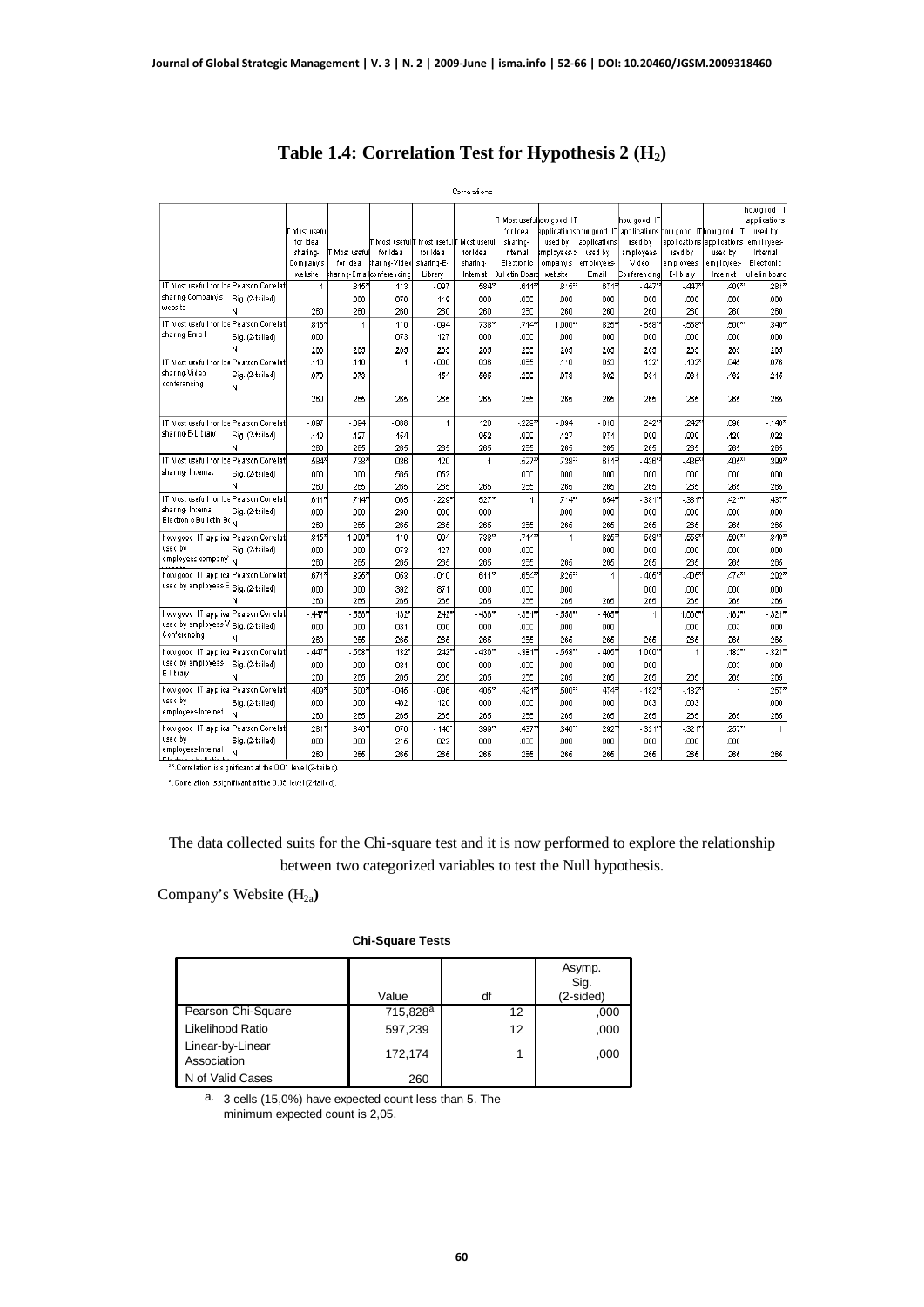The Pearson Chi-square value for Company's website as shown in above table is with 12 degree of freedom  $=715,828$  and significance value p <0.05. These results indicate that there is statistically significant relationship between the variables and thus Null hypothesis  $H<sub>2a</sub>$  is rejected. This implies that alternative hypothesis  $H_{5a}$  is supported. However, the Chi-square test does not indicate the extent of relationship between two variables.

E-mail  $(H_{2b})$ 

| <b>Chi-Square Tests</b>         |                      |    |                               |  |  |  |
|---------------------------------|----------------------|----|-------------------------------|--|--|--|
|                                 | Value                | df | Asymp.<br>Sig.<br>$(2-sided)$ |  |  |  |
| Pearson Chi-Square              | 658,974 <sup>a</sup> | 9  | ,000                          |  |  |  |
| Likelihood Ratio                | 567,427              | 9  | ,000                          |  |  |  |
| Linear-by-Linear<br>Association | 179,816              | 1  | ,000                          |  |  |  |
| N of Valid Cases                | 265                  |    |                               |  |  |  |

0 cells (,0%) have expected count less than 5. The minimum expected count is 6,66. a.

These results indicate there is statistically significant relationship between the variables for E-mail (*chi-square with 9 degree of freedom* = 658,974,  $p$ <0.05) and thus Null hypothesis  $H<sub>05b</sub>$  is rejected implying that alternative hypothesis  $H_{2b}$  is supported.

Video conferencing  $(H_{2c})$ 

| <b>Chi-Square Tests</b>         |             |    |                             |  |  |
|---------------------------------|-------------|----|-----------------------------|--|--|
|                                 | Value       | df | Asymp.<br>Sig.<br>(2-sided) |  |  |
| Pearson Chi-Square              | $109,428^a$ | 9  | ,000                        |  |  |
| Likelihood Ratio                | 59,330      | 9  | ,000                        |  |  |
| Linear-by-Linear<br>Association | 4,625       | 1  | ,032                        |  |  |
| N of Valid Cases                | 265         |    |                             |  |  |

a. 8 cells (50,0%) have expected count less than 5. The minimum expected count is ,14.

These results indicate that there is statistically significant relationship between the variables for Video conferencing (chi-square with 9 degree of freedom  $= 109,428, p<0.05$ ) and thus Null hypothesis  $H_{05c}$  is rejected implying that alternative hypothesis  $H_{2c}$  is supported.

## E-library  $(H_{2d})$

| <b>Chi-Square Tests</b>         |                      |    |                               |  |  |
|---------------------------------|----------------------|----|-------------------------------|--|--|
|                                 | Value                | df | Asymp.<br>Sig.<br>$(2-sided)$ |  |  |
| Pearson Chi-Square              | 436,276 <sup>a</sup> | 12 | ,000                          |  |  |
| Likelihood Ratio                | 280.571              | 12 | ,000                          |  |  |
| Linear-by-Linear<br>Association | 15.478               |    | ,000                          |  |  |
| N of Valid Cases                | 265                  |    |                               |  |  |

a. 12 cells (60,0%) have expected count less than 5.

The minimum expected count is ,18.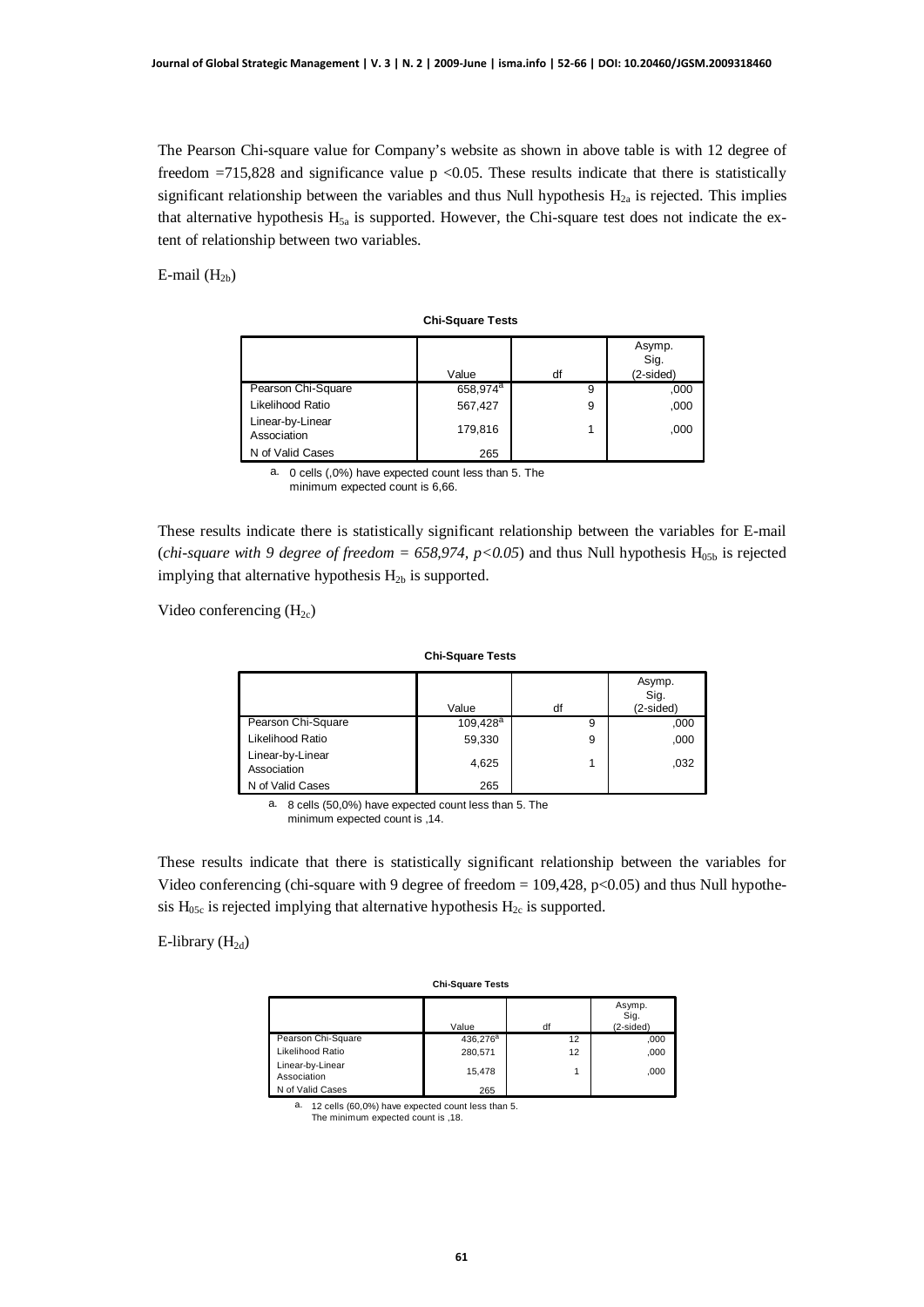These results also report that there is statistically significant relationship between the variables for Elibrary (chi-square with 12 degree of freedom = 436,276, p<0.05) and thus Null hypothesis  $H_{2d}$  is rejected implying that alternative hypothesis  $H_{2d}$  is supported.

Internet  $(H_{2e})$ 

| <b>Chi-Square Tests</b>                                                                                                                                                                  |            |    |                             |  |  |
|------------------------------------------------------------------------------------------------------------------------------------------------------------------------------------------|------------|----|-----------------------------|--|--|
|                                                                                                                                                                                          | Value      | df | Asymp.<br>Sig.<br>(2-sided) |  |  |
| Pearson Chi-Square                                                                                                                                                                       | $64,196^a$ | 9  | ,000                        |  |  |
| Likelihood Ratio                                                                                                                                                                         | 62,263     | 9  | ,000                        |  |  |
| Linear-by-Linear<br>Association                                                                                                                                                          | 43,198     |    | ,000                        |  |  |
| N of Valid Cases                                                                                                                                                                         | 265        |    |                             |  |  |
| $\sigma$ , $\sigma$ , $\sigma$ , $\sigma$ , $\sigma$ , $\sigma$ , $\sigma$ , $\sigma$ , $\sigma$ , $\sigma$ , $\sigma$ , $\sigma$ , $\sigma$ , $\sigma$ , $\sigma$ , $\sigma$ , $\sigma$ |            |    |                             |  |  |

a. 0 cells (,0%) have expected count less than 5. The minimum expected count is 5,13.

These results show that there is statistically significant relationship between the variables for internet (*chi-square with 9 degree of freedom = 64,196, p<0.05*) and thus Null hypothesis  $H_{2e}$  is rejected implying that alternative hypothesis  $H_{2e}$  is supported.

Internet Electronic Bulletin Board (H2f)

| <b>Chi-Square Tests</b>         |                      |    |                             |  |  |
|---------------------------------|----------------------|----|-----------------------------|--|--|
|                                 | Value                | df | Asymp.<br>Sig.<br>(2-sided) |  |  |
| Pearson Chi-Square              | 291,536 <sup>a</sup> | 9  | ,000                        |  |  |
| Likelihood Ratio                | 257,380              | 9  | ,000                        |  |  |
| Linear-by-Linear<br>Association | 50,512               |    | .000                        |  |  |
| N of Valid Cases                | 265                  |    |                             |  |  |

3 cells (18,8%) have expected count less than 5. The a. minimum expected count is 2,44.

These results indicate that there is a statistically significant relationship between the variables for Internet electronic bulletin board (*chi-square with 9 degree of freedom = 291,536, p<0.05*) and thus Null hypothesis  $H_{2f}$  is rejected implying that alternative hypothesis  $H_{2f}$  is supported.

**Table 1.5: Summary of the Results of the Testing of Hypothesis 2**

| $H_{2a}$ -Companys Website                     | Supported |
|------------------------------------------------|-----------|
| $H_{2h}$ -E-mail                               | Supported |
| $H_{2c}$ -Video Conferencing                   | Supported |
| $H_{2d}$ -E-library                            | Supported |
| $H2$ -Internet                                 | Supported |
| $H_{2f}$ - Internal Electronics Bulletin Board | Supported |

Finding for Hypothesis 2

The above six sub-hypotheses are supported by the views indicated by the employees in the Turkish SMEs and overall  $H_2$  is thus accepted.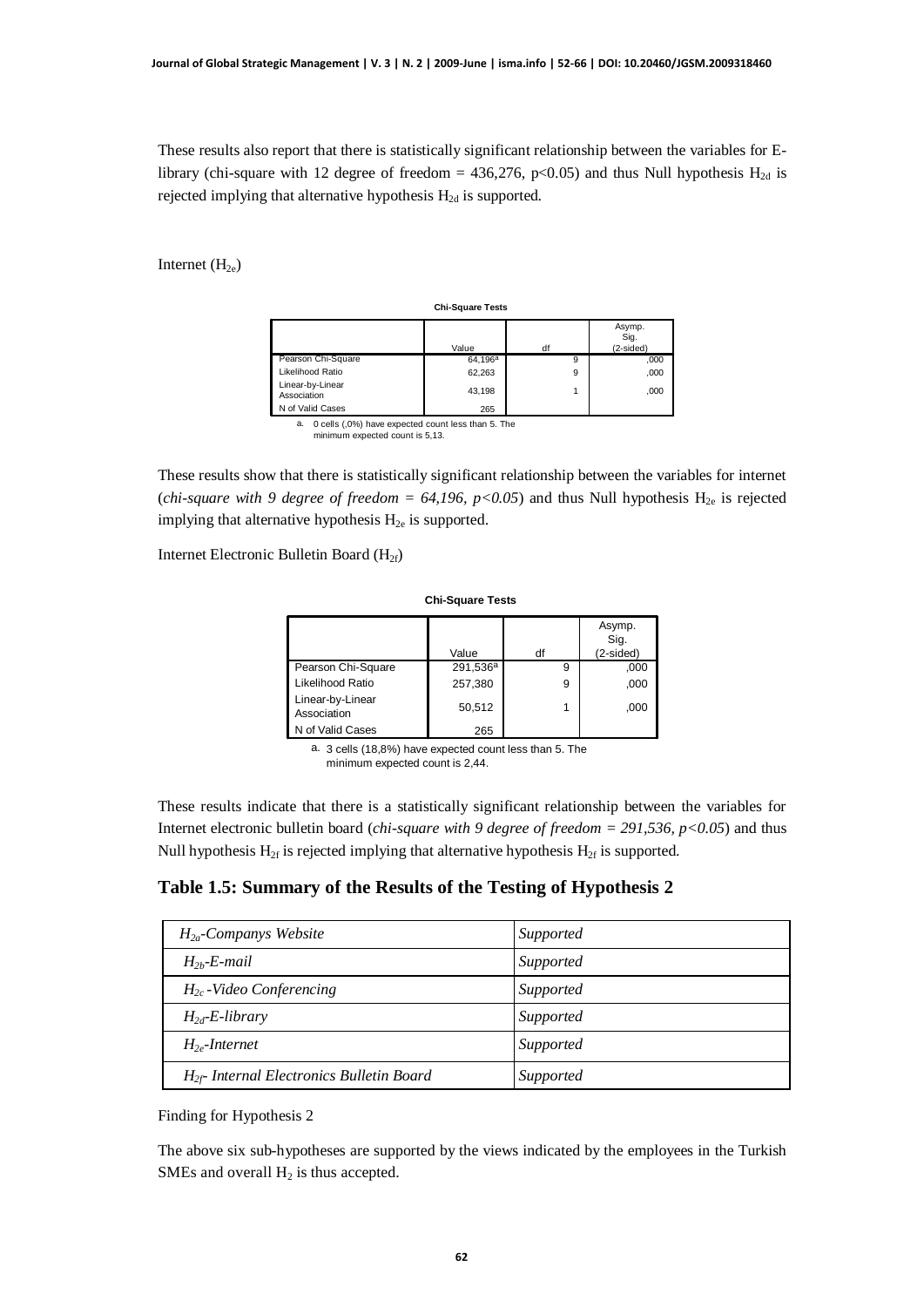Finally, the results show that hypothesis  $H_1$  is not accepted because the respondents did not think that ideas obtained from buyers and suppliers can be used to enhance the knowledge transfer in SMEs. Finally various IT resources are considered in line with the available literature to find the effect of these for KT in Turkish SMEs. The analysis results show that some of the known IT technologies in Turkey such as E-mail, Internet, website etc. are also considered valuable and the related hypothesis  $H_2$  is also accepted. This shows the general trend of considering various themes affecting the development of KT in Turkish textile and apparel industry.

Limitations of the Study:

This study provides an insight into the Turkish textile and apparel industry and establishes the qualitative and quantitative approach to find out the important determinants for knowledge transfer activities. The study was conducted using standard procedures. A number of limitations, however, are noted for this study:

- Textile and apparel industry is one of the biggest manufacturing industries in Turkey and data collected for analysis were from only 265 respondents. The response might not thus truly act as representative of the whole Turkey and the findings may not be generalized at large.
- x The study was conducted only in the four big cities (*Istanbul, Ankara, Bursa and Izmir*) but textile and apparel industry in Turkey is widespread in small towns and villages and may represent different views for KT.
- One of the limitations of this research is the complexity of the terms used for knowledge transfer in Turkish textile and apparel industries and was narrowed down sometimes for the purpose of the study.

Further Recommendations:

- A number of recommendations, which follow from this initial study, are made below for future research:
- x This study can be extended to study the knowledge transfer activities in any SMEs discipline.
- A larger study might be conducted by adding the parameter to study the knowledge transfer mechanism in any big enterprise.
- This study can be used to make a comparison of knowledge transfer activities in SMEs either in the same country or several developing countries.

## **CONCLUSION**

Accepting knowledge transfer activities in a broader perspective is both beneficial and important because it provides a set of tools and a visualization that allows better understanding and certain interventions if needed. Elements including knowledge sharing and IT technology played a big role in this study in discovering the knowledge transfer practices in Turkish SMEs.

A vast majority of the Turkish textile and apparel industry runs as a family business and they mostly rely on old technology and also are reluctant to change. Owners or managers do not consider that KT is important for the success of their business and want to prevent outflow of knowledge from the company. This also puts barriers in acquiring knowledge from outside, and makes knowledge trans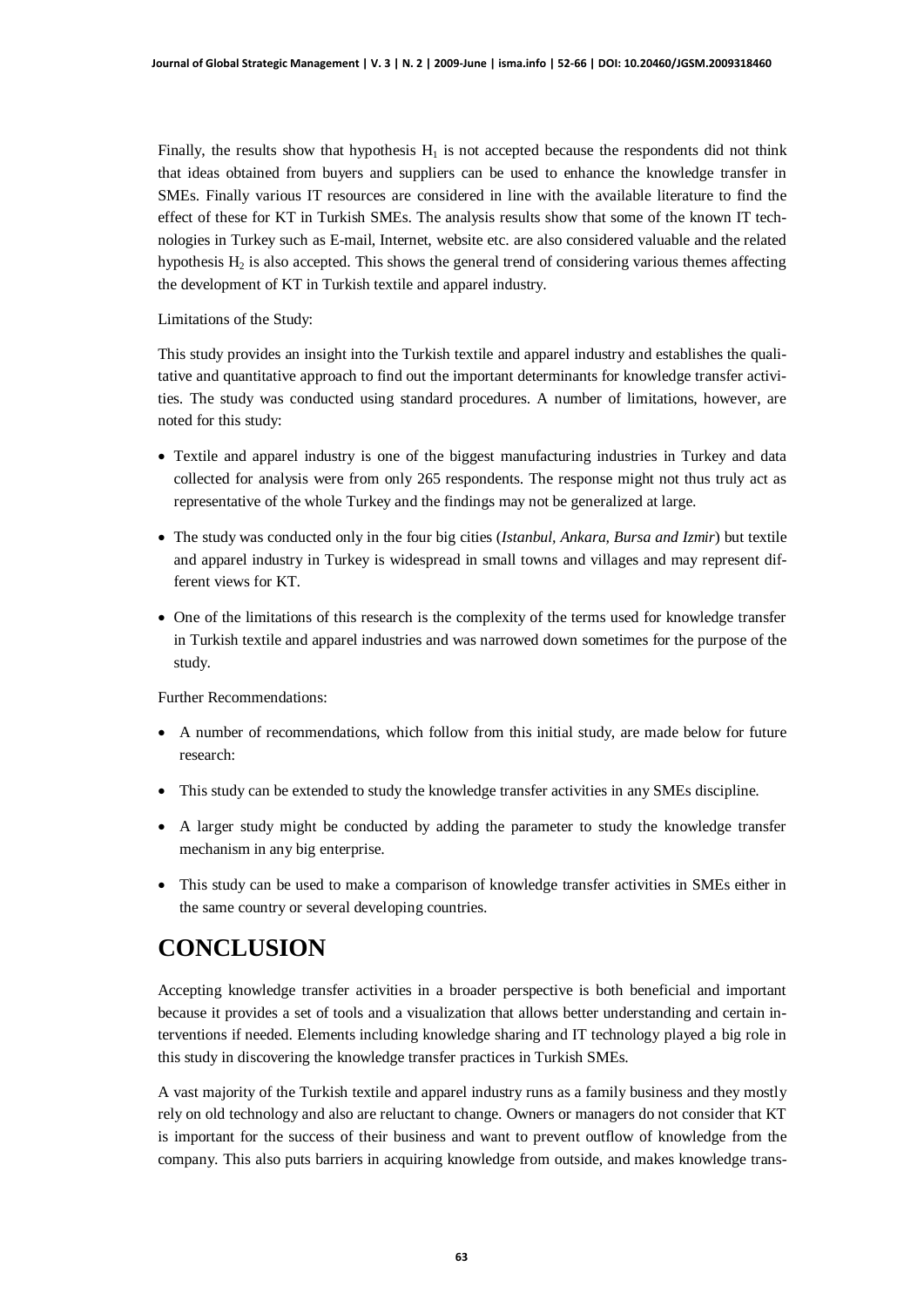fer activities even harder. This study proposed four themes necessary for the success of KT and illustrated the important practices used to achieve effective knowledge transfer in Turkish textile and apparel industry. Although many factors considered in literature reviews were found not important in the context of Turkish textile and apparel industry but are sufficient at present to influence the other textile and apparel industries to start the knowledge transfer activities in their organization. They require to shed their conservative approach and to adopt best practices from all over the world to survive in today's rapidly evolving global market with intense competition. Therefore, the textile and apparel industry in Turkey adapt to practices the knowledge transfer activities and this will both help and enforce them to improve continuously. The results point to knowledge transfer in a firm to be crucial for subsequent actions in the Turkish market. Another implication for managers is that the customer is connected to other business therefore supplier has to understand what happens in the business exchange for knowledge sharing activities.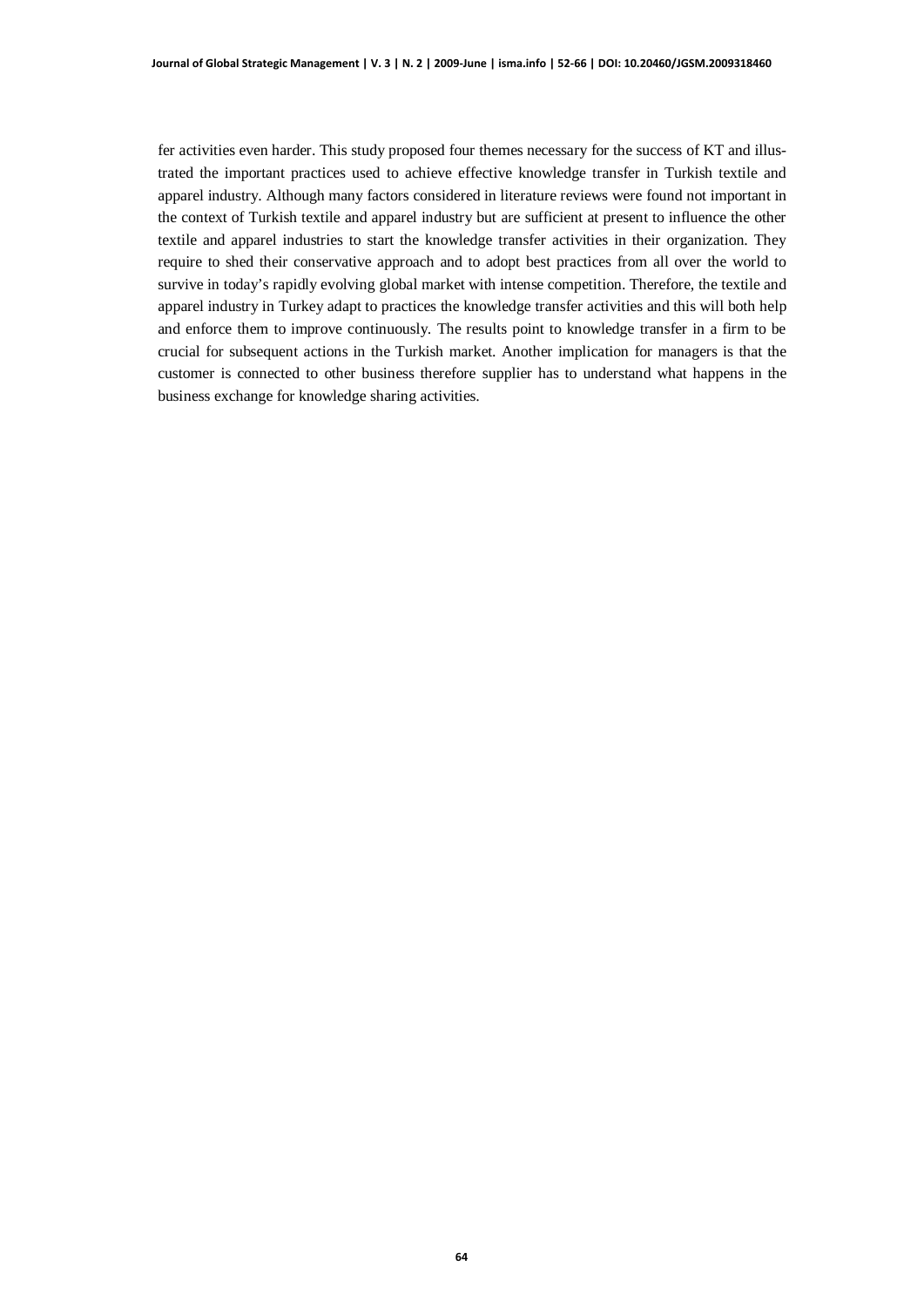# **REFERENCES**

Akalin, M. (2001), Insight into the Turkish Textile and Apparel Industry, *Electronic Journal of Textiles*, Vol 1, No 1, 25 (1), pp: 107- 133.

Argote, L., and Ingram, P., (2000), Knowledge transfer: A Basis for Competitive Advantage in Firms, *Organisational Behavior and Human Decision Processes*, 82 (1), pp: 150- 169.

Argyris, C., and Schon, D.A., (1974), *Theories of Action in Practice – Increasing Professional Effectiveness.* Jossey– Bass, San Francisco.

Argyris, C., and Schon, D.A., (1978), *Organizational Learning: A Theory Action Perspective*. Addison-Wesley, Reading MA.

Bajracharya, P., Masdeu, N.R., (2006), Tacit Knowledge Transfer, In Small Segment of Small Enterprises, International Master's Program in Strategy & Culture LIU– EKI/STR- D- 06/003- SE, Linköping University, Sweden.

Boisot, M., (1998), *Knowledge Assets: Securing Competitive Advantage in the Information Economy*, Oxford University Press, New York.

Davenport, T.H., and Prusak, L., (1998), *Working Knowledge: How Organizations Manage What They Know*, Harvard Business School Press, Boston, MA.

Davenport, T.H., and Prusak, L., (2000), *Working Knowledge. How Organizations Manage What They Know*. Harvard Business School Press, Boston.

Demarest M., (1997), Understanding Knowledge Management, *Long Range Planning*, 30 (3), pp: 374- 384.

Eraslan, İ.H., (2008), *The Effects of Competitive Strategies on Firm Performance: A Study in Turkish Textile and Apparel Industry Considering Mediating Role of Value Chain Activities*, Unpublished PhD Dissertation, Boðaziçi University.

Ercan E., (2002), Changing World Trade Conditions Force the Turkish Textile and Apparel Industry to Create New Strategies, *Journal of Textile and Apparel, Technology and Management*, Vol 2, Issue IV, Fall.

Export Promotion Center (ÝGEME) (2008), Annual Reports and Statistical Data, T.C. Baþbakanlýk Ýhracatý Geliþtirme Etüd Merkezi (ÝGEME), retrieved from http://www.igeme.org.tr**.**

Frappaolo, C., and Capshaw, S., (1999), Knowledge Management Software: Capturing the Essence of Know-how and Innovation, *The Information Management Journal,* July, pp: 44- 48.

Garvin D.A., (1993), Building a Learning Organization, *Harvard Business Review*, July/ August, pp: 78-91.

Grant, R.M., (1996), Prospering in Dynamically Competitive Environments: Organizational Capability as knowledge integration, *Organization Science*, 7 (4), pp: 175- 387.

Gutpa A.K. & Govindarajan V., (2000a), Knowledge Flows Within Multinational Corporations, *Strategic Management Journal*, 21, pp: 473- 496.